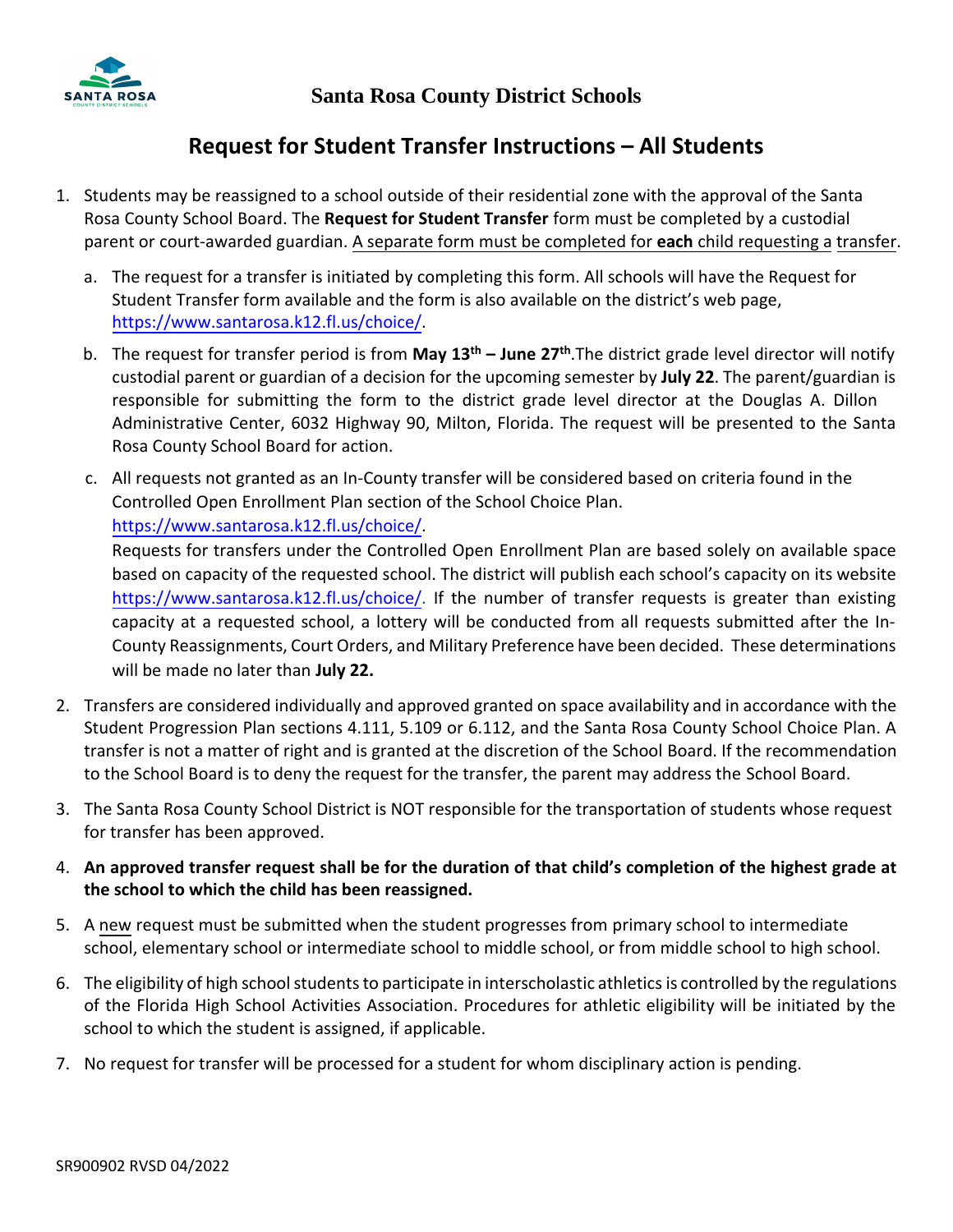

#### **Santa Rosa County District Schools**

#### **Request for Student Transfer Instructions – All Students**

Read the preceding page, "Request for Student Transfer" carefully before completing this application. A Request for Student Transfer MUST be submitted separately for **EACH** child.

| <b>Student Information</b>                                                                                                                                                                                                                                                                                                                                                                                                    |  |  |
|-------------------------------------------------------------------------------------------------------------------------------------------------------------------------------------------------------------------------------------------------------------------------------------------------------------------------------------------------------------------------------------------------------------------------------|--|--|
|                                                                                                                                                                                                                                                                                                                                                                                                                               |  |  |
| Grade Level for School Requested: The Present Grade: The Age: The DOB: The Magnetic DOB:                                                                                                                                                                                                                                                                                                                                      |  |  |
| Is this student in Exceptional Student Education (ESE)? $\Box$ Yes<br>$\square$ No                                                                                                                                                                                                                                                                                                                                            |  |  |
| County of residence <sup>*</sup> : example a series of the series of the series of the series of the series of the series of the series of the series of the series of the series of the series of the series of the series of the series<br>(*Non-residents of Santa Rosa<br>County may only request a transfer through the Controlled Open Enrollment Plan)<br>Present Address Zoned for Which School: Network Address 2016 |  |  |
|                                                                                                                                                                                                                                                                                                                                                                                                                               |  |  |
| <b>Parent/Guardian Information</b>                                                                                                                                                                                                                                                                                                                                                                                            |  |  |
|                                                                                                                                                                                                                                                                                                                                                                                                                               |  |  |
|                                                                                                                                                                                                                                                                                                                                                                                                                               |  |  |
|                                                                                                                                                                                                                                                                                                                                                                                                                               |  |  |
| <b>Reason for Request</b>                                                                                                                                                                                                                                                                                                                                                                                                     |  |  |
| <b>In-County Residents</b>                                                                                                                                                                                                                                                                                                                                                                                                    |  |  |
| $\Box$ Medical Need – Attach supporting documentation from diagnosing Physician.                                                                                                                                                                                                                                                                                                                                              |  |  |
| $\Box$ My child currently attends the requested school but we have moved into another school zone.                                                                                                                                                                                                                                                                                                                            |  |  |
| The following academic/extracurricular program (a continuum of courses over multiple years) exists in the<br>$\Box$<br>requested school and is not available in the school in my residence zone: Program:                                                                                                                                                                                                                     |  |  |
| $\Box$ Sibling Support – My child has a sibling who currently attends requeste d school. The sibling's name is<br>________________________________. I am the legal parent/guardian of both students △Yes △No                                                                                                                                                                                                                  |  |  |
| <b>All Applicants</b>                                                                                                                                                                                                                                                                                                                                                                                                         |  |  |
| <b>Court Order</b> – Attach a copy of official court documentation.<br>ப                                                                                                                                                                                                                                                                                                                                                      |  |  |
| Military Preference - Attach a copy of most recent orders.<br>ப                                                                                                                                                                                                                                                                                                                                                               |  |  |
| Out-of-County residents or In-County residents not meeting other criteria for reassignment                                                                                                                                                                                                                                                                                                                                    |  |  |
| <b>Controlled Open Enrollment</b><br>ப                                                                                                                                                                                                                                                                                                                                                                                        |  |  |
| I understand that providing false information shall invalidate a Request for Student Transfer that has been approved by the Santa Rosa County School Board.                                                                                                                                                                                                                                                                   |  |  |
| I declare that to the best of my knowledge all the information included in this transfer request is true and correct. I further give permission for any and all records,<br>including disciplinary, on the above named student to be released to appropriate personnel of the school to which I am requesting a transfer.                                                                                                     |  |  |